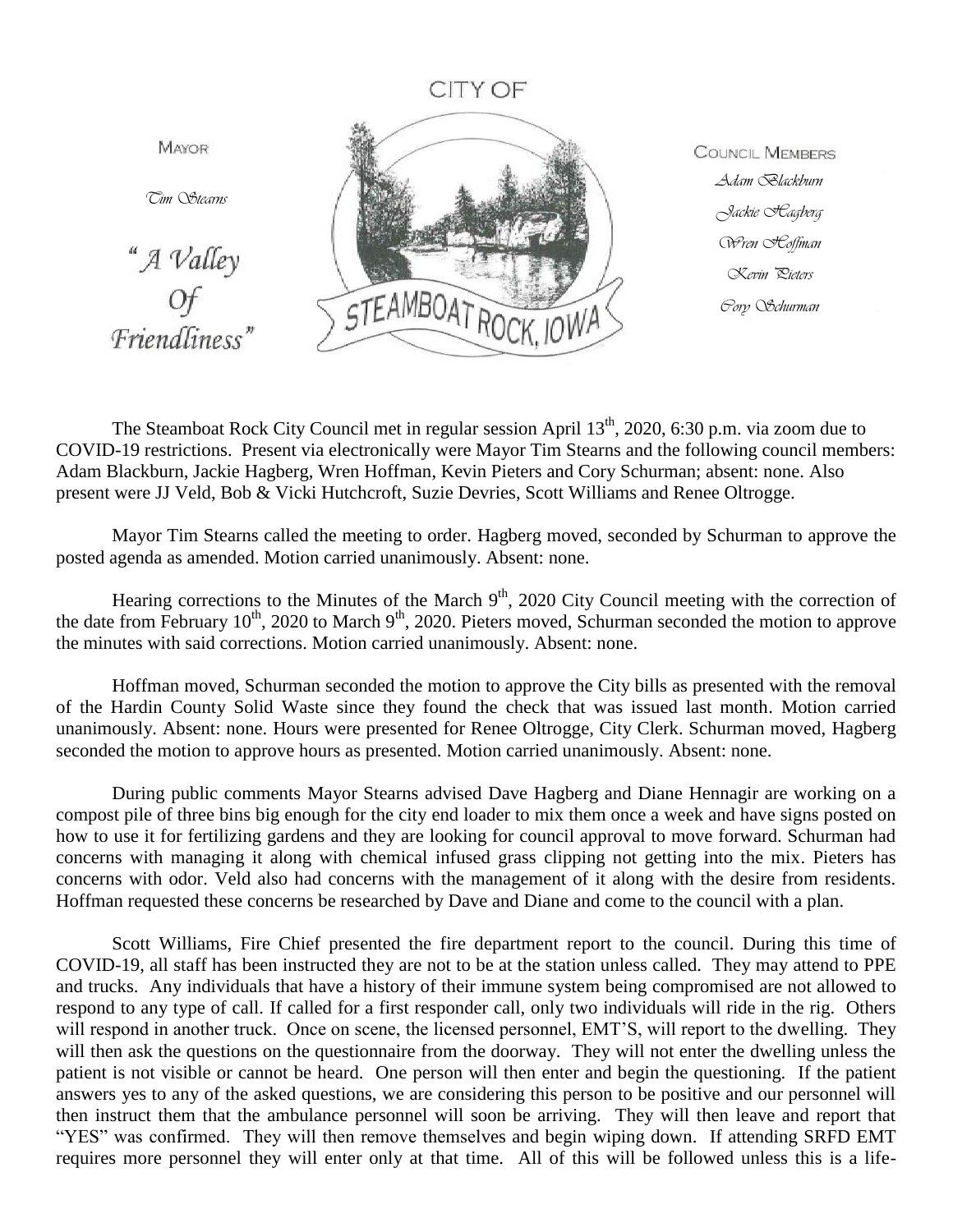threatening situation. After the incident, all those involved will be required to wipe down. Fire Truck 652 will need a new light bar. At this time we currently have five bulbs burnt out. We have looked into replacing the bulbs and the cost of replacement isn't justifiable to the cost of a new LED light bar. The quote came in for \$1150 for a 70" light bar. SRFD applied for a grant through the Bayer Company. This grant was to assist along with the monies from Township Trustees in the purchasing of Wild Land Fire Fighting gear and to update fire hose/real on grass rig.

JJ Veld presented the public works report. Mayor Stearns and Veld cleaned trees and brush from the north ditch in about the 600 block of West Main Street to assist with the fire department coming onto Main Street. There are some close to the power lines that will require a boom truck. Veld will be flushing hydrants this spring and at least a 3 day notice will be given to residents.

The Iowa Ride will be coming to Steamboat Rock on July  $14<sup>th</sup>$ . The vendor application prepared with the commercial fee to be \$300 and non-profit group fee to be \$100. The application added electric service requirements. Schurman moved, Hagberg seconded the motion to approve the vendor application. Motion carried unanimously. Absent: none.

Hoffman advised now that we have control of the city website she is working on updating the design before updating each item to be current. Mayor Stearns requested council to take a look at the website and come up with ideas.

Oltrogge presented the previous Limas Farms lease to council since they would like to rent the Schoolhouse building in July and August. Hoffman suggested we don't rent at all due to COVID-19 and Hagberg advised the same. Hagberg moved to not rent the building during the COVID-19. Motion seconded by Hoffman. Roll call taken as follows; Blackburn no, Hagberg, no, Hoffman no, Pieters no and Schurman no. Absent: none. Motion failed. Blackburn and Schurman suggested we follow state guidelines for COVID-19 and to have verbiage in the lease. Schurman requested the deposit and rent be doubled due to the amount of renters. Pieters requested to note that nothing to be on the grounds outside of the school house since we have had issues with laundry hanging outside last time. Schurman moved, seconded by Blackburn to approve the changes to the lease. Roll call taken as follows; Blackburn yes, Hoffman no, Pieters yes and Schurman yes. Motion carried. Absent: Hagberg due to technical difficulties.

Travel Now and Mama's Café contacted city council requesting to waive rent in April and May due to their businesses being closed. No request has been made by Rock Solid Fitness. Hoffman advised the fitness center is being used by the owners of the unit and their immediate family. Blackburn and Hoffman advised if any of the renters are using the building they should pay rent and if they are not using the building we should waive their rent for both months. Schurman suggested half rent for both months and reassess for June. Schurman moved, seconded by Pieters to approve waiving rent for Travel Now and Mama's Café for April and May with the agreement they do not use their units, if units are used they pay full rent. Roll call taken as follows; Blackburn yes, Hagberg yes, Hoffman no, Pieters yes and Schurman yes. Motion carried. Absent: none.

Mayor Stearns advised the DNR Annual Report is stating our sewer plant is old and antiquated. Our grant writers suggest since it will take years to get any upgrades completed, to get the engineering done now and think about where to go with it in the future. Clapsaddle (CGA) has the skeleton version of the lift station plans to pump uphill to near Pine Lake State Park to connect with the Eldora Sewer Plant. Suggestion from our grant writers is to have a new lift station engineered now with a larger storage tank and more horsepower to pump up hill to that connection. CGA has been asked to give us an estimate of how much the engineering would cost. The engineering cost should be available in the next 60 days. Mayor Stearns had talked to the engineer that did the Eldora Sewer Plant a number of years ago and put the 4" sewer line up to Pine Lake State Park. Schurman said MSA out of Ankeny did the engineering plans to bring our existing lift station above the flood plain, still pumping to our plant, and thought they are only good for 12 months.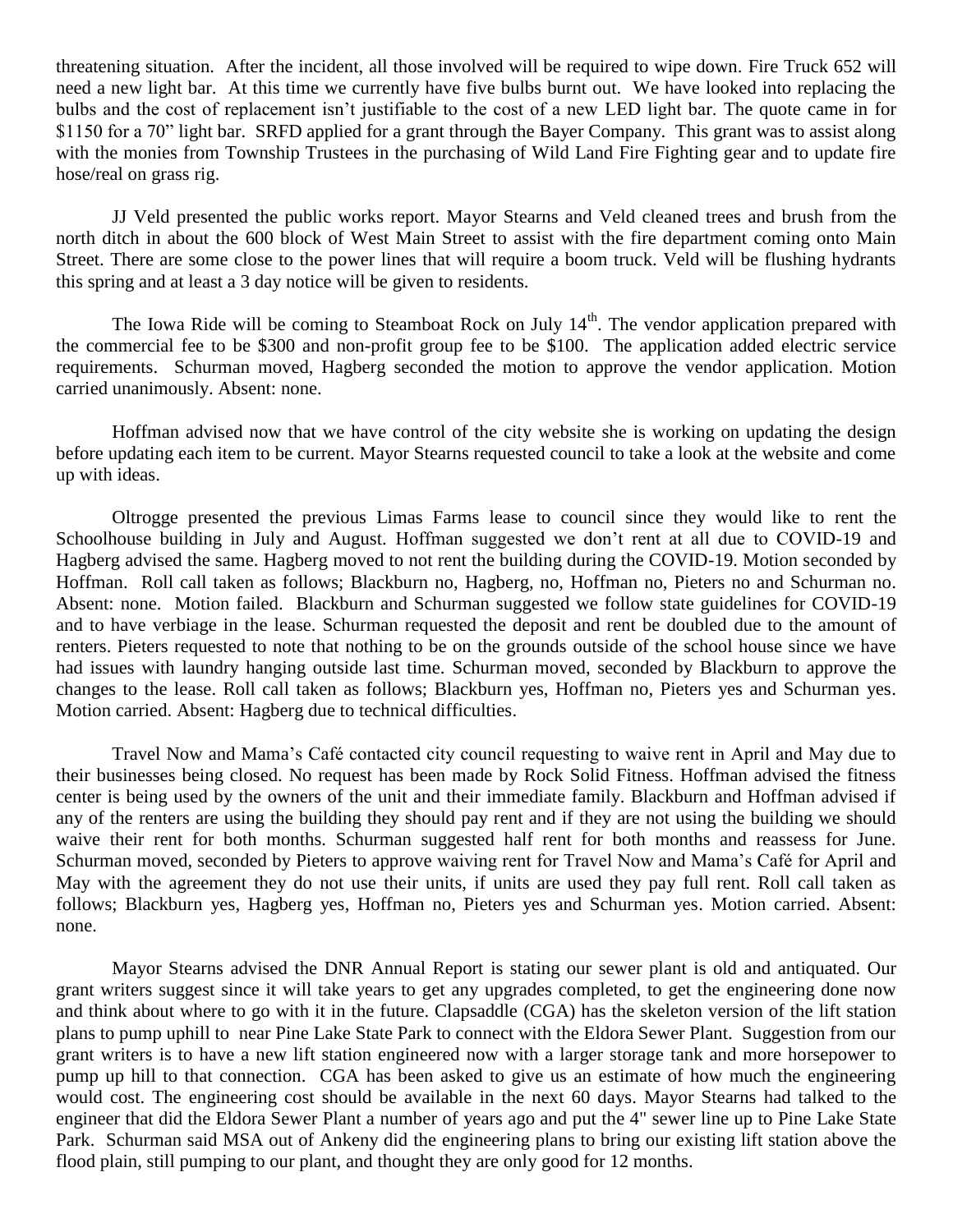Mayor Stearns requested hiring a tree service to assist with tree removal where power lines are a possible issue. Also removal of two evergreen trees on the west side of the library, per a library board member they are rubbing the roof. Bob Hutchcroft mentioned there is also a dead tree south of the schoolhouse that should be removed. Schurman and Pieters suggested Affordable Tree Service out of Ackley is the most cost effective local business to call and Mayor Stearns confirmed he will contact them. Schurman moved, seconded by Pieters to approve service to be completed.

Hoffman gave suggestions for the AARP Community Challenge Grant of a sidewalk along Main Street from the Rock Stop to the Schoolhouse. This would connect the trail to downtown and encourage people to go downtown, and along Main Street from Rock Stop or further to the river to connect them to the conservation area, river, and campground. Mayor Stearns asked to include a north side sidewalk on Market street from the Library east to the end of that block. More applications might include planting trees in the parkway, or purchase defunct properties and clean up; turn one into a park, or do asbestos inspection/review. It wouldn't have an immediate impact, but would support all the areas of the grant, for projects to improve housing, transportation, public space, civic engagement and more. With the timeline of the project to be completed by November 9<sup>th</sup> council selected to forward with the sidewalks. Hagberg moved, seconded by Schurman to approve. Motion carried unanimously. Absent: none.

Pieters moved to adjourn the meeting, Schurman seconded. Motion carried unanimously. Meeting adjourned at 8:45p.m.

 $\overline{\phantom{a}}$  , and the contract of the contract of the contract of the contract of the contract of the contract of the contract of the contract of the contract of the contract of the contract of the contract of the contrac

Timothy A. Stearns, Mayor Renee Oltrogge, City Clerk